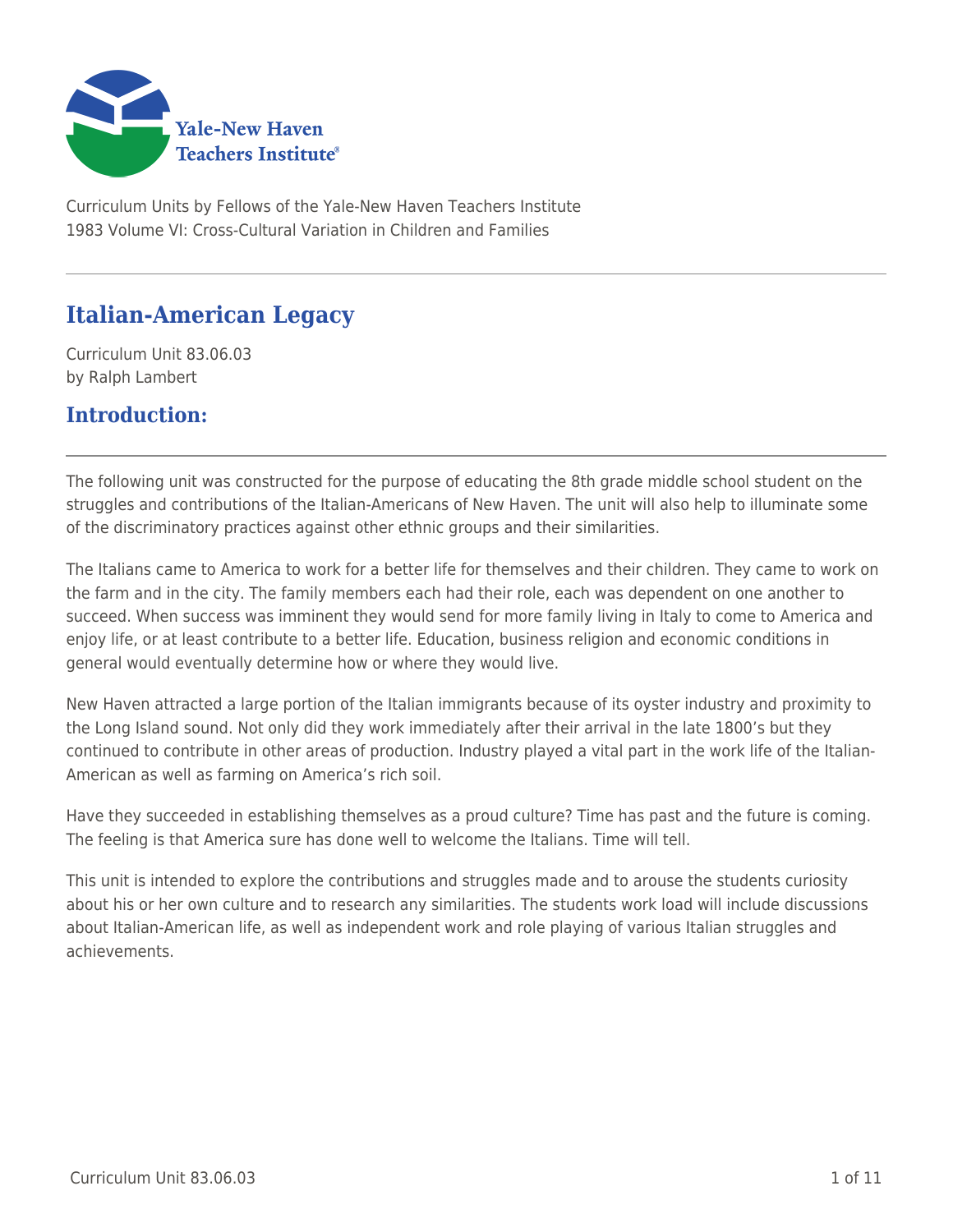# *A* **.** *Behavioral Objectives*

The unit may be completed in the time frame of four weeks, each student will participate in (1) two class presentations on Italian-Americans and similarities related to their own culture (2) each student will be responsible for a role playing project and a brief report on what role-play achieved (3) students will interview and or survey on an Italian-American student or adult.

Many other classroom activities will be introduced for students to participate in:

a. newspaper and magazine research

b. media reporting

c. interviews

# *B* **.** *Learning Objectives*

The students will be able to achieve the following by the end of the course.

First— to help instill a cultural pride in each student and good feeling about one's self.

Many students are unaware of the various cultural contributions. It is hoped that by examining the Italians, other cultures will be illuminated.

Second— to illustrate what contributions were accomplished by the Italian-Americans.

The Italians were instrumental in creating a positive attitude for New Haven. Other cultures have followed the same path as the Italian-Americans.

Third— to record feedback from each student in class based on a questionnaire to determine what contributions of Italian culture or their own culture they are aware of.

Various questions on accomplishments will be asked and answered.

Fourth— to determine how the past will influence the future.

Students will discuss possibilities for cultural changes.

#### *Strategies*

To present this unit, it is advised that the following be introduced in its assigned order.

#### A. The City

Curriculum Unit 83.06.03 2 of 11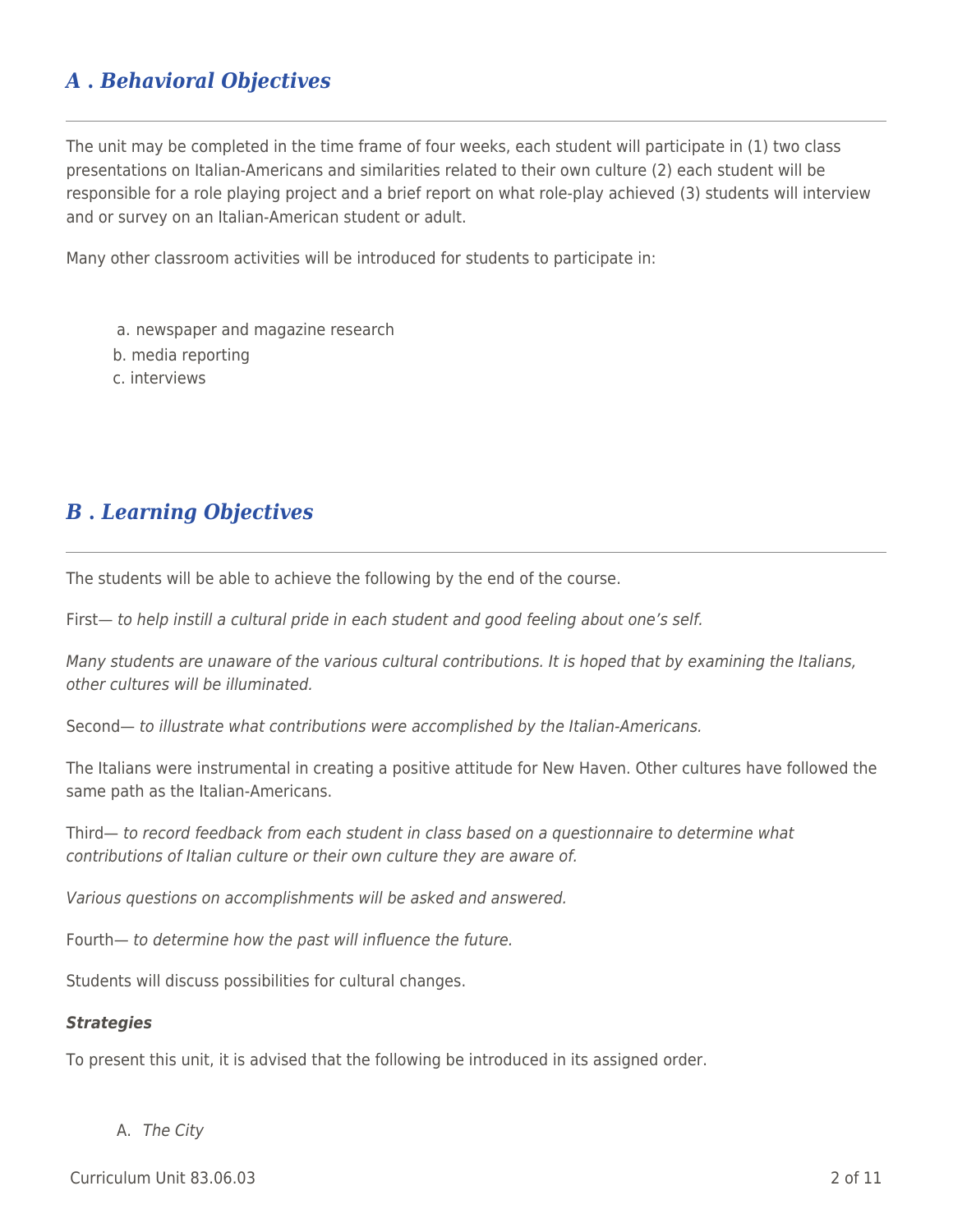A brief description of New Haven. Discussion on the past, present and future considerations.

B. People

Why the Italians migrated to this region and the effects of the migration.

C. Influence

What accomplishments were attributed to the Italian Americans and how did these contributions influence others?

D. Cultural Preference

The Italians lived and worked in their own clusters. A discussion on the effects of this phenomenon.

E. Values

What is a value? A discussion on how values are perceived. The Italian-American values, how the environment or region may effect values.

F. Organization and Organizations

How each culture, in particular the Italians found strength to survive through various networks.

G. Legacy

What can we expect from our own heritage? Have we learned what the Italians achieved?

# *Unit Summary*

### Week One: Background of the Italians in Italy

Students will learn about the role of the Italian government in the migration, also their role in farm life and poverty. The family unit will be discussed; how the Italians supported their families, why they exited to other countries.

Questions to be considered include: What are the responsibilities of the family members? Who is the dominant decision maker? Why? Was the decision to leave Italy beneficial to the family?

During this week of discussion many ideas and facts should surface. Various projects will be assigned to reinforce discussions. Students will research their own family tree to determine what their heritage is and if it may include any Italian ancestry. Family tradition will also be explored as it existed in Italy.

# Background brief

The Italians arrived in New Haven around 1872. They came here to escape the poverty of Italy. The Italian government wanted to industrialize Italy at the expense of its people. There was little reward for the unskilled laborer and the peasant farmers of Italy. Over eighty percent of the people depended on agriculture for a living but the Italian soil wasn't always ready for crops when it was most needed, nor were the means and equipment updated for efficiency. Many Italian farmers and laborers lived in villages perched in the hills to avoid the lowlands which offered the constant threat of Malaria. The rain washed topsoil of the mountains which caused Malaria swamps. It wasn't unusual for a farmer to walk miles to reach their land and once there, they had only archaic tools to use for their work. The rain fall complicated farming to the point that it wasn't profitable. The rain fell in the autumn and winter in heavy amounts which proved devastating for the farmer's ability to successfully farm. Wages were low for skilled and unskilled worker. The worker averaged between sixteen and thirty cents per day.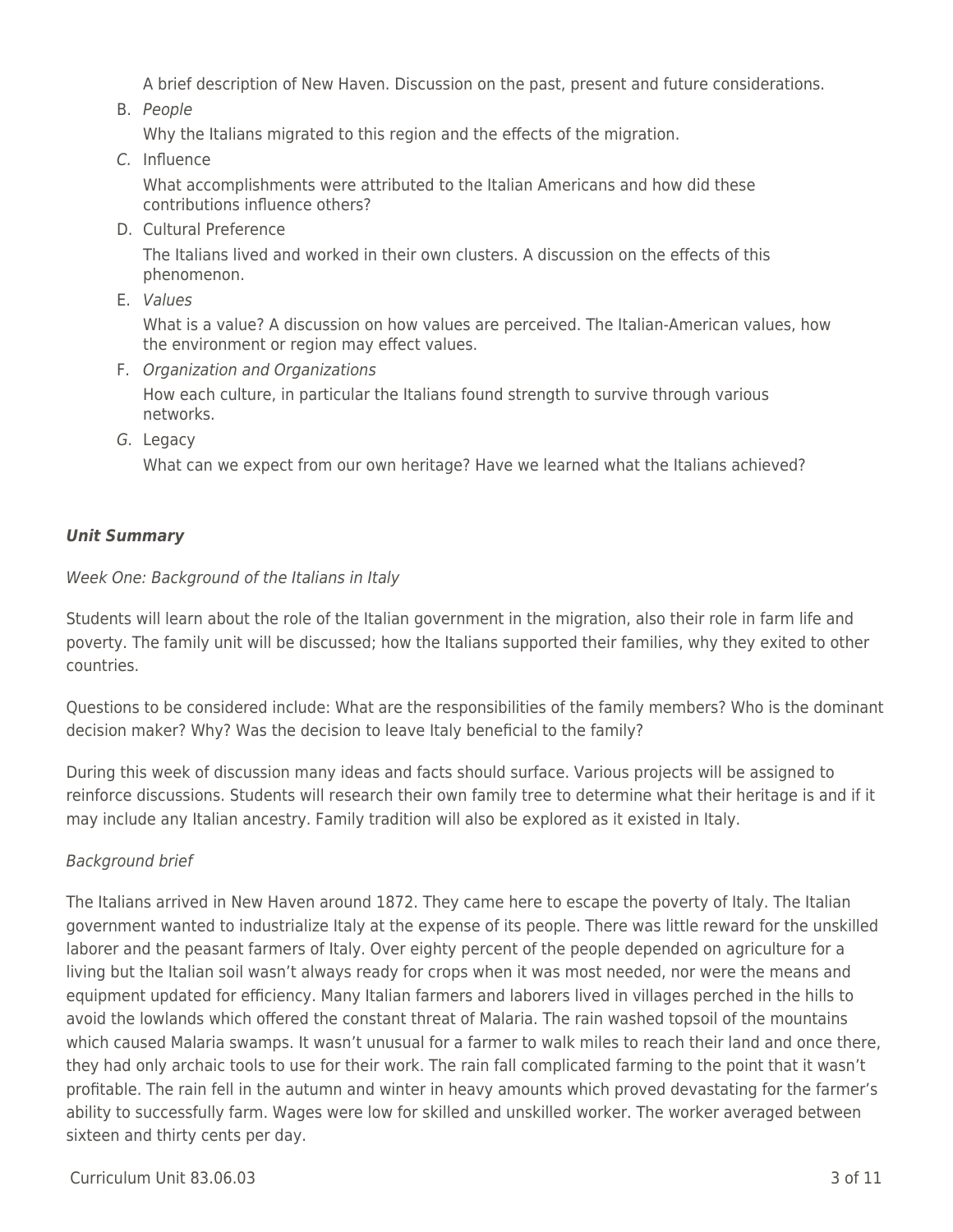# Week Two: The Migration into the American Cities

During the second week the students will be exposed to the effects of the great migration on Americans and Italian-Americans. A discussion on "Just how hard life was", the rewards and benefits of life in America, the cluster or village phenomenon that each city became a part of, and the repercussions to this style of living. Job opportunities will be discussed along with climate and farming differences that made America ideal for migration.

The students will learn about:

- 1. Values and traditions that were taught to children and passed to other children
- 2. Education
- 3. Contribution of the Italian-American
- 4. Responsibilities of members of the family
- 5. Religion
- 6. Recreational including good things to eat

Students will participate in class discussions and be assigned tasks to explore some of these questions.

# Background brief

America was offering two to three times more money and better working conditions. Land was plenty. Soil was abundant. Taxes were negligible and compulsory, military service was non-existent. These attractions and more made North America ideal for the two-thirds of all Southern Italians that migrated. Many others traveled to South America, Brazil and Argentina.

The principal cities in America around the turn of the century were New York—145,433, Philadelphia—17,830, Chicago—16,008, Boston—13,738. Other cities included Newark, New Orleans, Providence, Pittsburgh, Buffalo and New Haven, Connecticut. New Haven's total population was 50,000 in 1890. Of that total 2,990 were Italian, by 1900 4.9% lived in New Haven.

The Italians encountered many problems after arriving in New York's docks. The immigrants were sickly and many died from Cholera and other contagious diseases.

The Italians followed the Irish into various arrival neighborhoods, such as Oak Street, The Hill and Wooster Square. However the Italian immigrants of the 1880's—l900's felt the anti-Italian discrimination practices that followed them into American Cities. The Italians were easy prey for "Americans" because of their inability to speak English soon after their arrival. This created small communities of Italians throughout the city. These villages were staked out by entire provinces of Italian families that left Italy for New Haven. These American branches were welcomed relief for the Italian families that knew no one. The tendency to segregate themselves from other Italians was a natural process for many immigrants because they felt little or no affinity to their compatriots from other areas of Italy. Most spoke dialects which other Italians couldn't understand, therefore they felt more comfortable among themselves. The family within this structure was usually father dominated and mother centered and tended to be both strongly centralized and supportive.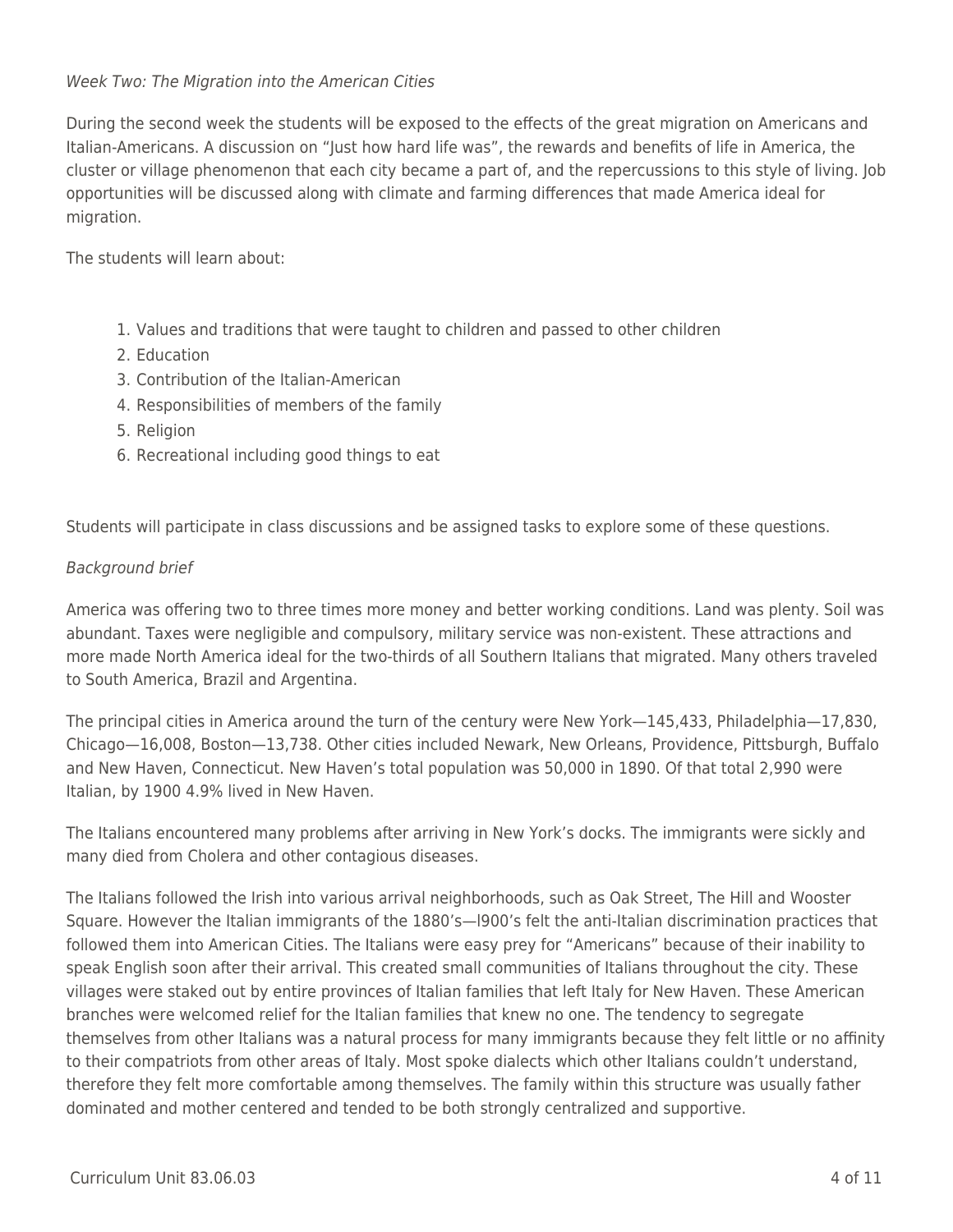### Week Three: Victory Over Hunger

This week will be devoted to the universal appeal of food.

Class participation and discussion on a variety of foods and their significance— victory over hunger, the origin of macaroni, how to prepare a number of dishes, how to make a cannoli, the unity of a family dining together, preparing the meal together, the garden and fruits and vegetables.

Students will discuss how to begin a garden, what to grow and if weather or season permits, a small one will be started with the types of Ethnic foods available and how they differ from the Italian-Americans.

# Background brief

The preparation, cooking and eating of Italian foods in the warm company of relatives and friends takes on an almost ritualistic significance among Italian-Americans.

It may very well symbolize the family's victory over hunger. The love affair with food began almost immediately when they arrived in New Haven. Fresh fruits, tomatoes and vegetables were the favorites to grow. The family would gather and prepare all the garden grown crops and homemade pasta, the "meal" served as a time to relax and talk about the day's events. As time went on, the Italian influence in New Haven was and still is prevalent. Many Italian bakeries and restaurants flourished. Fresh vegetables and fruit stands could be approached almost anywhere in New Haven. Fish carts with a variety of delectable fish, oysters, clams and lobsters from New Haven waters could be sampled. The Italians of Wooster Street specialized in the best pizza and Pepe's, Sally's and The Spot are known around the country.

# Week Four: Entrepreneur

We will discuss the business abilities of the Italians and the many organizations. Students will learn about how businesses were started, where money came from to start businesses, managing ability; home buying will also be included with notes on mortgage money.

During the week, class discussions will center around success and failures of known businesses in New Haven. Newspapers will be used to chart a few stock market developments. Specific stocks will also be explored. Magazine articles will be used to substantiate discussions, how loyalty became a part of business in the Italian communities, who worked in the businesses? Was it always family? What businesses were the Italians mostly involved in and why?

# Background brief

Italians were great organizers (campanilismo), loyalty is credited with the start of many business ideas. Organizations were places to gather and to seek help. In 1930, eighty (80) clubs, 10,000 member organizations and Italian owned banks, lent money for home buying Italians. Money came from accumulated resources. Slide show presentations will follow. Students' folders will be discussed and shared.

# **Conclusions**

This unit has been designed to help students begin to think about the influence of the Italian immigrants in America and specifically New Haven. It is meant to stir curiosity about the student's own heritage and to enlighten their knowledge of themselves. The students will have the opportunities during this unit to explore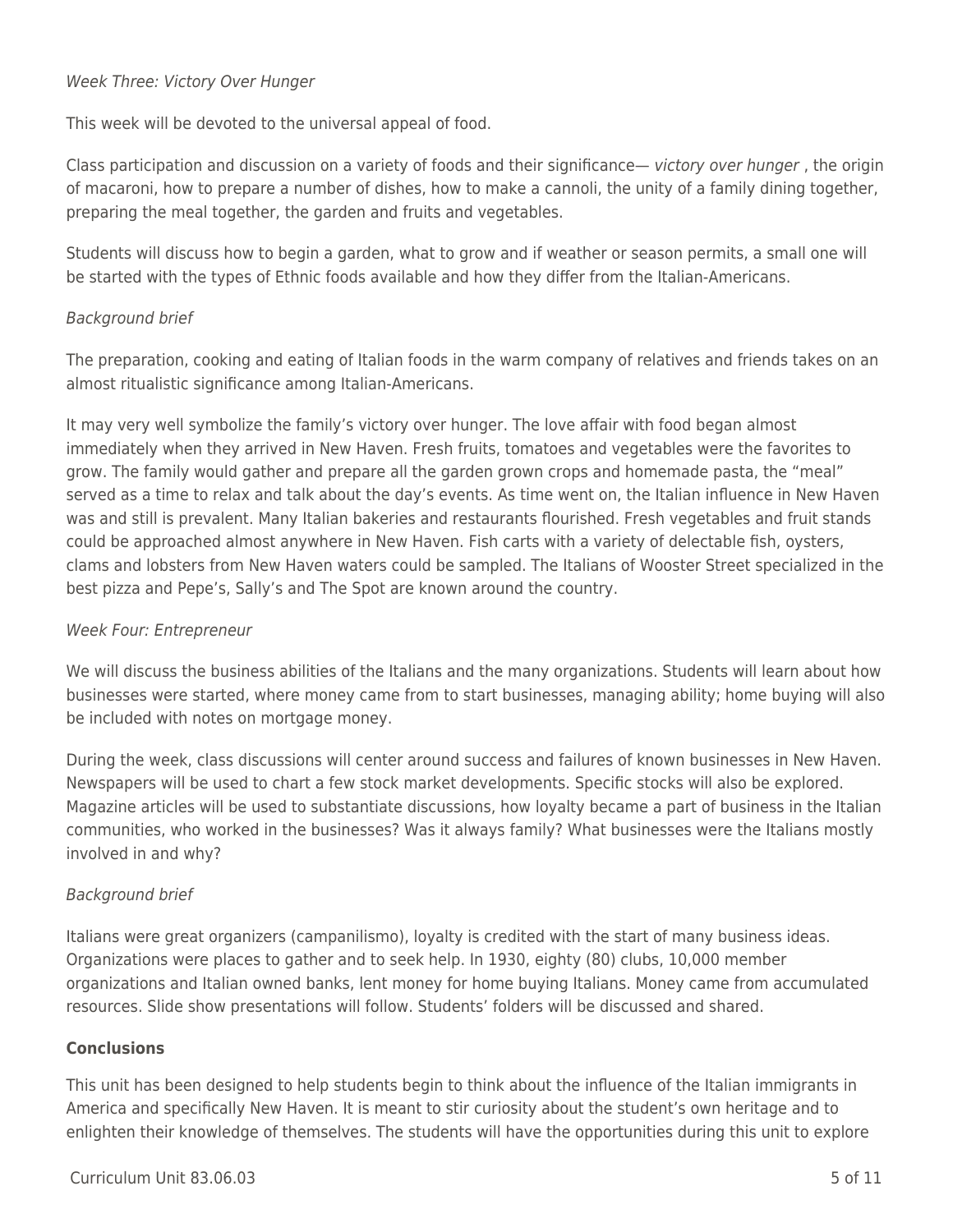and digest information that would never have been available with the loyalties and sacrifices that were made. Pioneers, adventurers who came here with little knowledge and understanding of the new world. All the ethnic groups started a new life in America in a most difficult fashion, many similarities existed. The Italian-American story may just mirror the plights of all others that have surfaced. Perhaps by researching our past, the present will be easier to understand, the future easier to attain.

Contributions :

- Amadeo P. Giannini— Founder of Bank of America In 1904 Giannini opened his first banking office, which in those days he called "The bank of Italy". Salvatore Giordano— President of Fedders Corporation Manufacturer of air-conditioning equipment Jeno Paulucc— President of the Chunking Corporation The leading processor of Chinese food Fiorello LaGuardia— Mayor of New York City Former Mayor and the first Italian-American of national prominence. Arturo Toscanini— Music Conductor Enrico Caruso— Opera Tenor GianCarlo Menotti— Composer Attilio Piccirilli— Italian-American Sculptor Harry Bertoia— Contemporary Sculptor Enrico Fermi— Physicist and Nobel Prize Winner John Cairdi— Poet Frank Sinatra— Singer Perry Como— Singer Dean Martin— Singer Benjamin F. Biaggini— Chairman of Southern Pacific Edward J. Debartolo Sr.— Ohio shopping-center and sports magnate Jeno F. Paulucci— Minnesota frozen-food processor
- Frank D. Stella—Detroit businessman and civic leader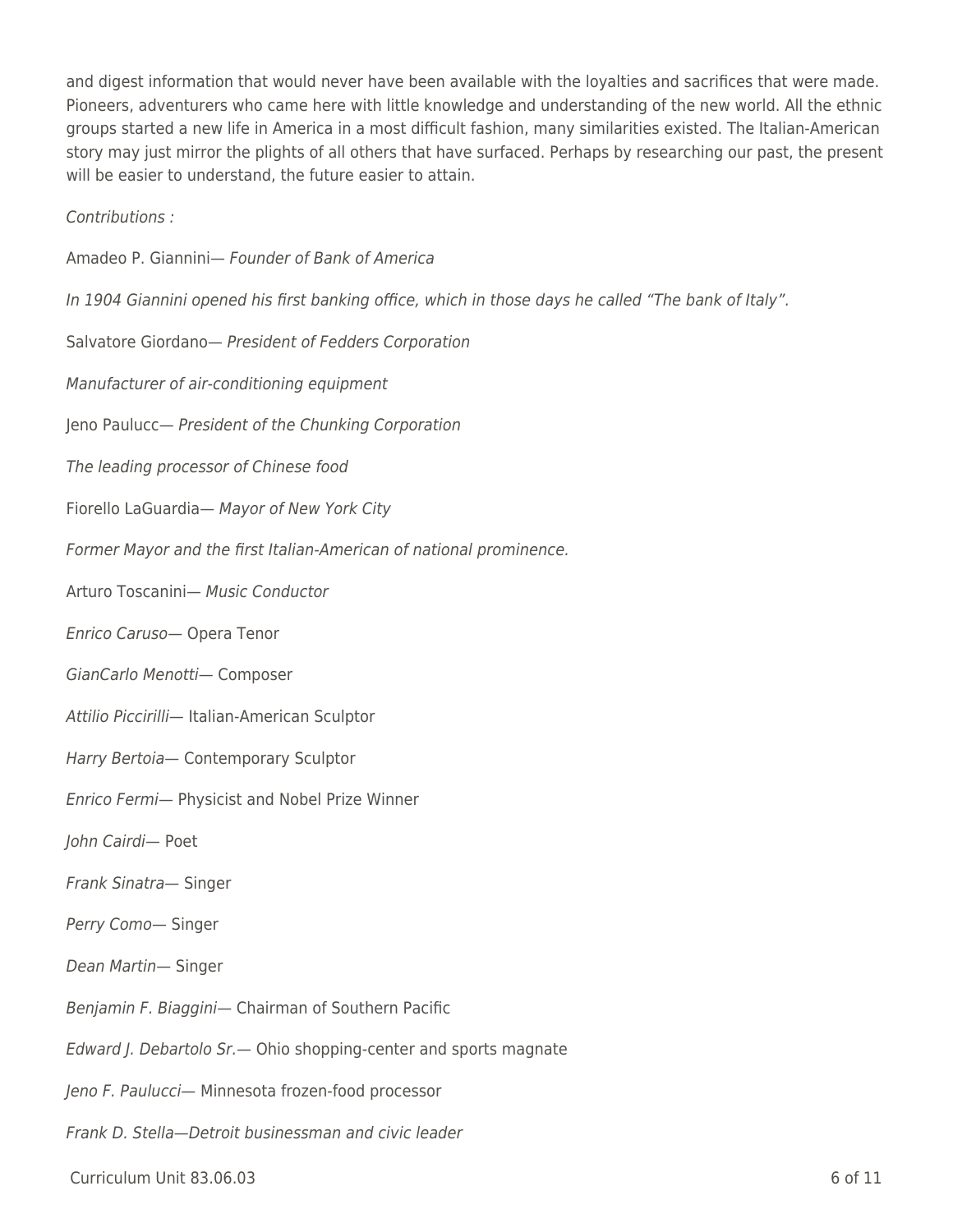Michael Bennett- Broadway choreographer (" Dreamgirls")

Francis Ford Coppola— Moviemaker ( " Apocalypse Now " )

Gay Talese— Author ( " Thy Neighbor's Wife " )

Jack Valenti— Motion Picture Association of America

Robert Venturi— Architect, "father of postmodernism. "

Buzzie Bavasi— Executive V.P. California Angels

Tommy Lasorda— Manager, Los Angeles Dodgers

Billy Martin— Manager, New York Yankees

Joe Paterno— Penn State football coach

William V. D'Antonio— American Sociological Association

John Lo Schiavo— President of University of San Francisco

Edmund D. Pellegrino— Professor of Medicine, Georgetown University

#### *Questions:*

To be asked of Italian-Americans

- 1. Do you instinctively think of yourself as Italian, American or Italian-American?
- 2. Have you ever felt conflict between the Italian part of you and the American demand on your nature?
- 3. What particular insights or advantages do you have from your Italian background?
- 4. If there is one thing that you think as an Italian American you do not share with others? What is it?
- 5. Name some Italian-Americans of whom you privately most proud.

To be asked of all others

1. Have we benefited from the Italians migrating to America? Have we benefited from other cultures?

- 2. What contributions have been made?
- 3. Should we attempt to stop any future migrations to America . . . or control?
- 4. Has the Italian-American migration influenced our future?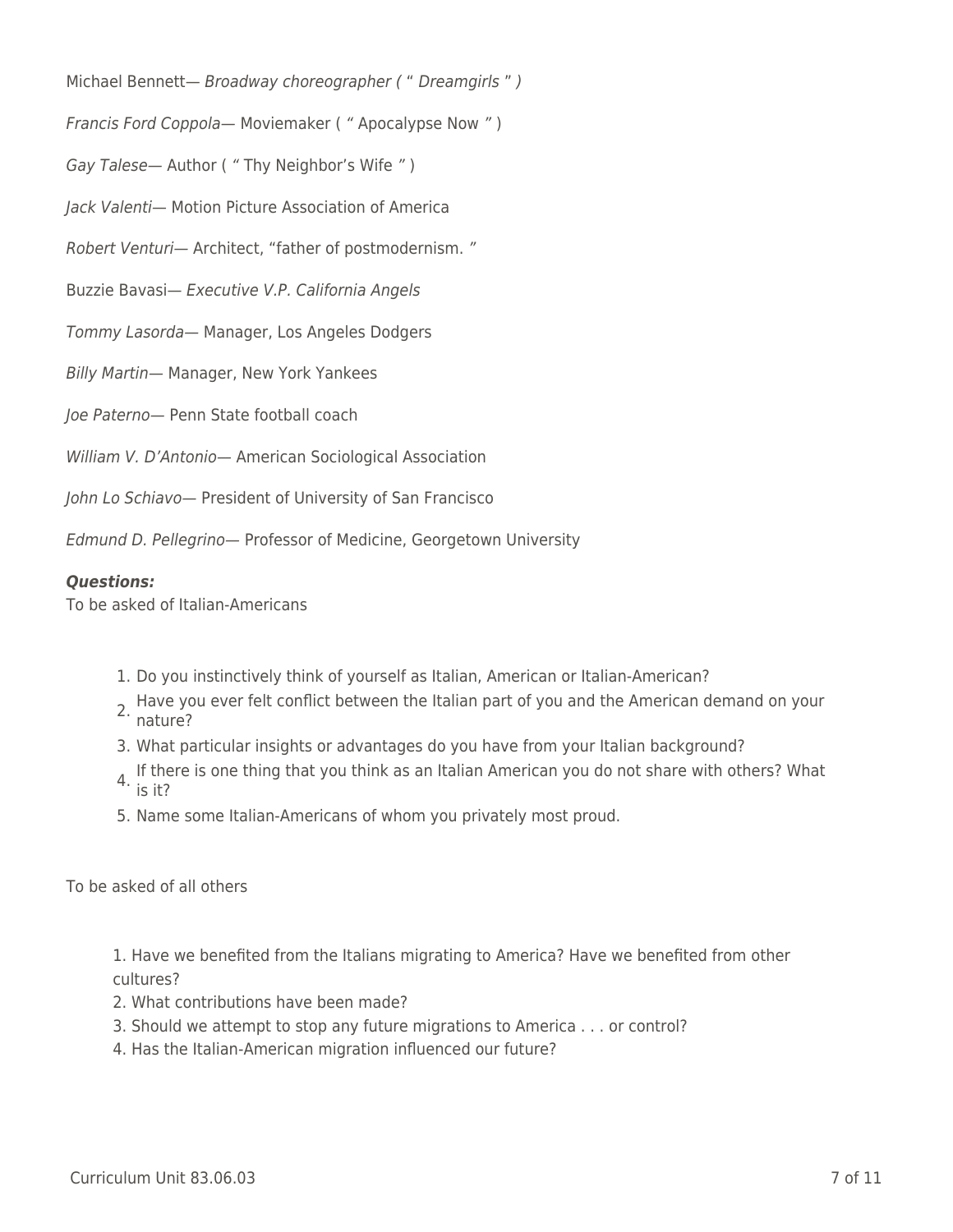#### *LESSON PLAN #1*

OBJECTIVE—Students will visit two restaurants to compare styles and discuss the experiences.

MATERIALS— Transportation, if required, pencil and notebooks, money.

PROCEDURE— Students will visit two different ethnic restaurants and taste the food, compare the differences and talk to the managers.

CHOICES:

Restaurant #1—Italian food

Any number of Italian restaurants available, most students prefer pizza, notes taken on cost, ingredients, owner dialect.

Restaurant #2—Jewish food

Students prefer the Deli, Westville location idea for sandwich testing. Notes taken on cost, ingredients, owner dialect.

Restaurant #3—Mystery restaurant

Students choose a restaurant at random, walk in and try to determine ethnic culture by reading menu, ingredients, dialect.

#### *LESSON PLAN #2*

OBJECTIVE— Food lesson to prepare a "cannoli." This lesson will teach the student a variety of educational lessons.

MATERIALS-1 1/2 c. sifted all-purpose flour

2 T sugar

1/4 c. shortening

1 egg yolk

1/2 c. dry white wine

vegetable oil

(cheese filling)

2 lbs. Ricotta cheese

1 c. sugar

1 t. vanilla

3 oz. sweet chocolate broken into small pieces

 $C$ urriculum Unit 83.06.03  $\qquad \qquad$  8 of 11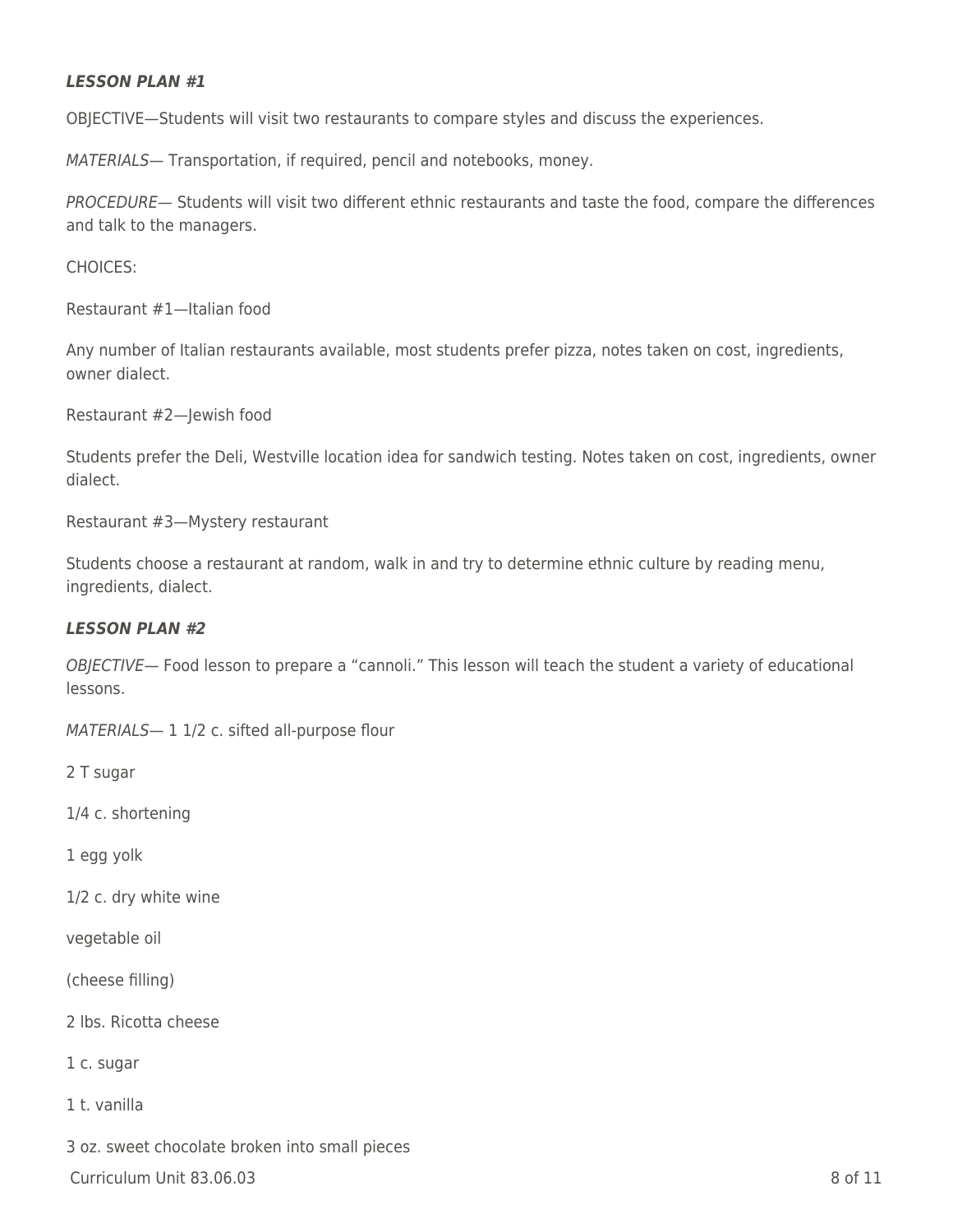### 1/4 c. chopped pistachio nuts

#### confectioners sugar

PROCEDURE— Sift together flour and sugar. Cut in shortening. Stir egg yolk into wine. Add to flour mixture. Mix dough until stiff. Divide dough in half, roll out as thin as paper. Cut into 3 1/2 inch squares. Place cannoli forms diagonally on pastry squares from point to point. Draw remaining 2 corners loosely over Cannoli form. Moisten underside of overlapping corner with wine. Press corners together. Heat oil to 375—. Fry 2 to 3 minutes or until golden brown turning occasionally. Drain. Cool. Use pastry tube or teaspoon to fill shells with cheese filling. Sprinkle nuts on filling on each end. Dust center with confectioners sugar. Makes about 25 shells . . . can be frozen.

EVALUATION— Informal evaluation by the teacher.

### *LESSON PLAN #3*

OBJECTIVE— To determine what difficulties students would encounter if they found themselves in a new situation that perpetuated discrimination.

MATERIALS—Classroom pads, pencils.

PROCEDURE— Teacher will set up role playing situation similar to Italian-American plight i.e. student will act out problems possible in applying for a job. One student will approach another in search of a job. Students in class will take notes on adlib adventure.

EVALUATION— Students and teachers will evaluate play.

#### *LESSON PLAN #* **4**

OBJECTIVE— To help reduce discrimination against stigmatized cultural groups and to provide them equal educational opportunities.

MATERIALS— Classroom discussion format

LESSON—Role Play: 5 students will sit on panel and discuss the discriminatory practices that are directed at any 5 ethnic groups. e.g. Italians, Puerto Ricans, Irish, Blacks and Jews.

Name any alternatives to discrimination.

STRATEGIES— To create a school atmosphere which has positive institutional norms toward victimized cultural groups in the United States.

#### *LESSON PLAN #* **5**

OBJECTIVE— To discuss the school's role during and after the migration millions of immigrants into the United States.

MATERIALS— Classroom discussion format

QUESTION FOR DISCUSSION— 1907. Peak year of mass migration to the United States, a movement which brought 46 million immigrants between 1820-1974.

 $C$ urriculum Unit 83.06.03 9 of 11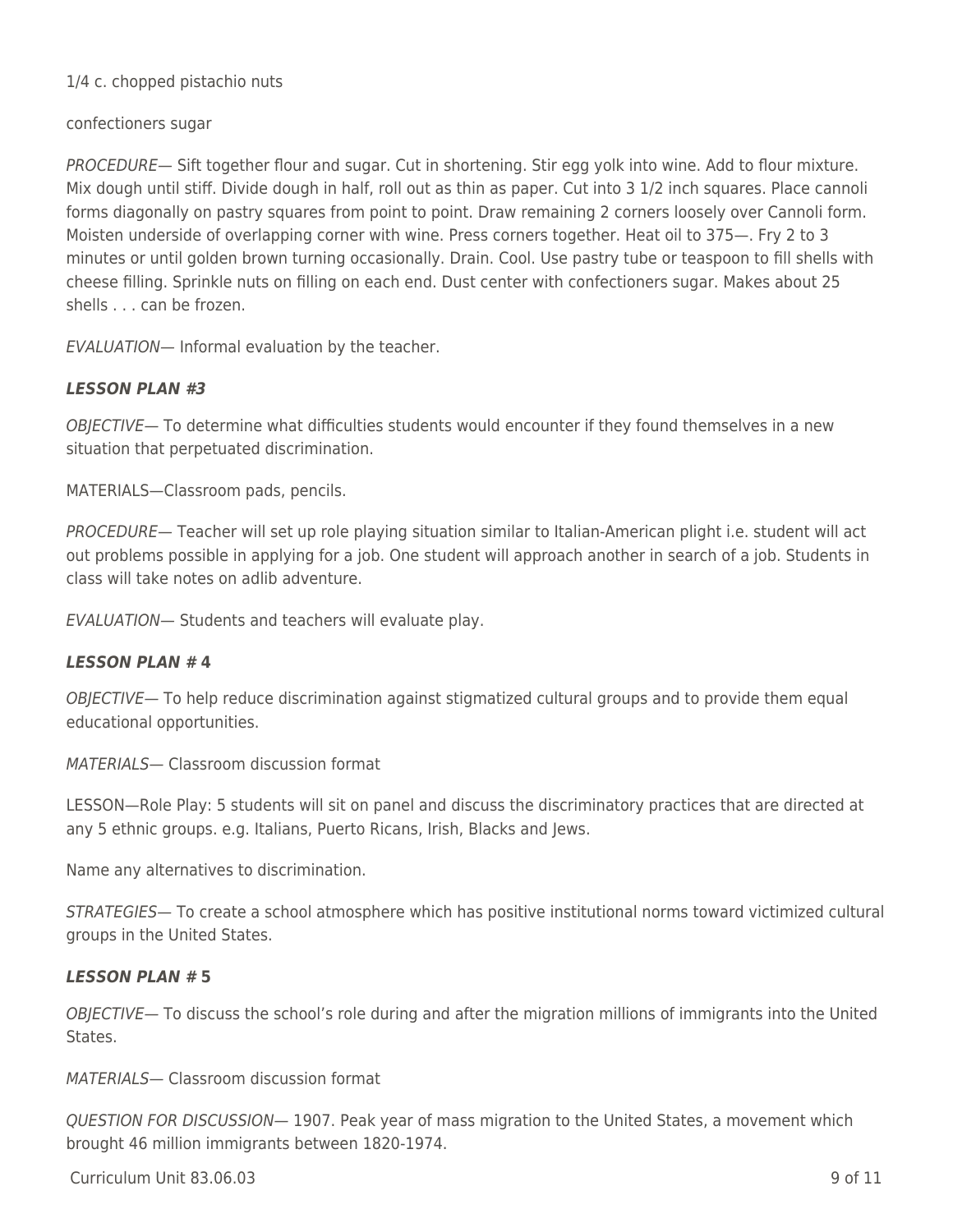"The Common School changed the immigrant, but the immigrant altered the school, says Historian D.B. Tyack".

Discuss Tyack's statement and list on board all the changes that were made for the school and immigrants.

EVALUATION— Students will be asked to evaluate their input. Teacher will record input and feedback.

#### *1901 Poem by Yale Student* Sydney Deane

Lamenting The Passing of a Once-Aristocratic Neighborhood The old white church in Wooster Square Where Godly people met and prayed. Dear Soul! they worship many there Italian mothers, man and maid. In gaudy Southern scarves arrayed The horrid candles smolder where The Godly people met and prayed alas the fall of Wooster Square.

# **TEACHERS' ANNOTATED BIBLIOGRAPHY**

Barzini, Luigi. From Caesar to the Mafia. New York: The Library Press, 1971.

Barzini's second book on the Italians discusses everything Italian from people, places to problems.

Briggs, John W. An Italian Passage : Immigrants to Three American Cities, 1890-1930, New Haven 1978.

Three American Cities are discussed in depth on the Italian-American contribution.

Carpenter, Niles. Immigrants and Their Children. Washington, 1927.

Good readings about the Italian Immigrant and the next generation Italians.

Luciano, Iorizzo J. and Mondello, Salvatore. The Italian American's. Boston: Twayne Publishers, 1980.

A complete historical overview of the Italians before, during and after their migration to America.

Sowell, Thomas. Ethnic America . New York: Basic Books, Inc. Publishers, 1981.

Excellent reading on various cultures from around the world.

 $C$ urriculum Unit 83.06.03  $\qquad \qquad$  10 of 11